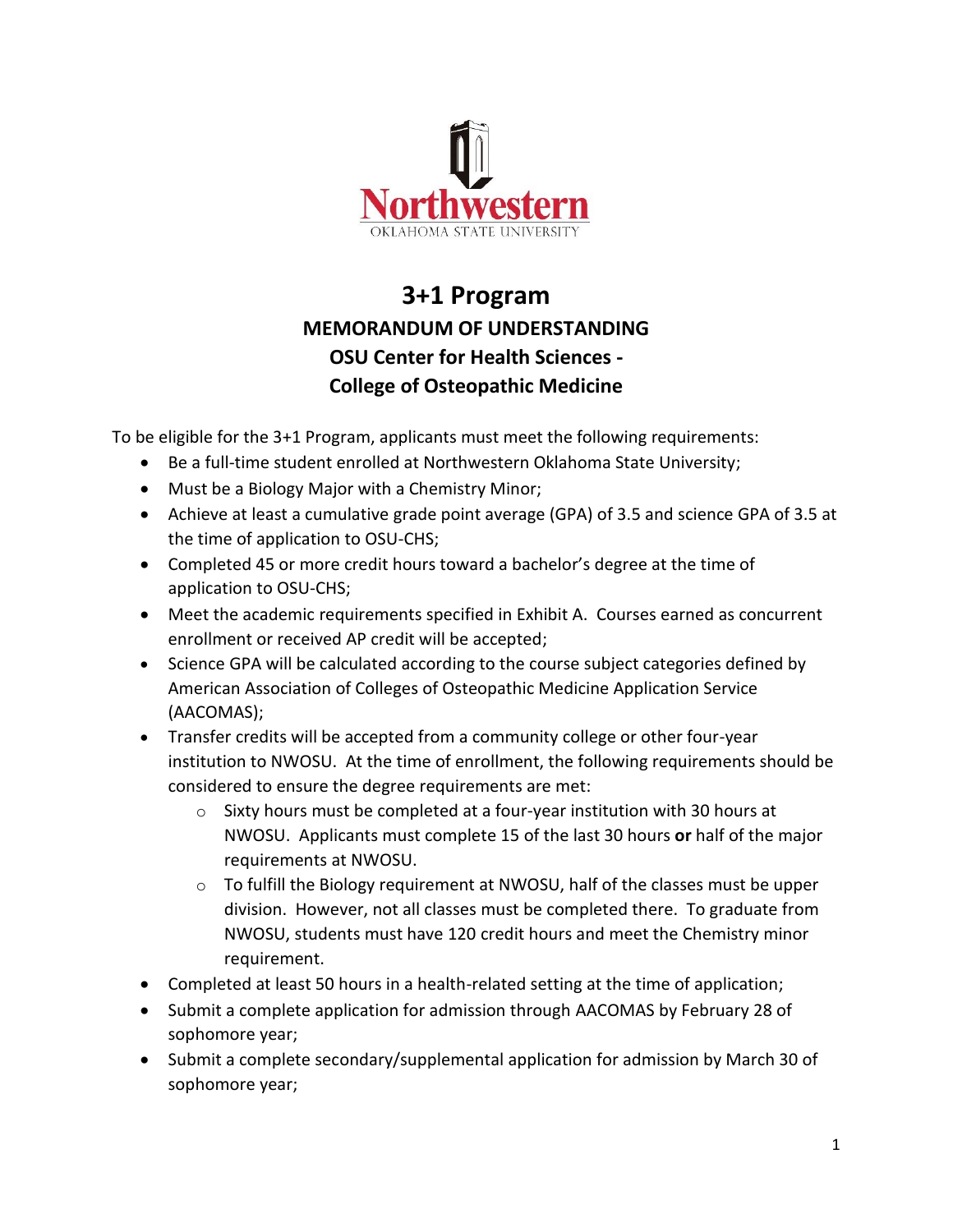- Schedule an interview with the Pre-Health Advisory Committee (PAC) in the fall of sophomore year;
- Submit one letter from the Pre-Health Advisory Committee (PAC);
- Participate in a personal interview with the Admissions Committee of OSU-CHS during the spring semester of your sophomore year; and
- Must have valid CASPer Situational Judgement test score on file by April 2022.

Students must meet with their Academic Advisor annually to review the course sequence for the approved 3+1 major to ensure all the academic requirements for their undergraduate degree as well as the 3+1 Program are met before matriculating to OSU-COM.

Students who meet these requirements will be eligible for the 3+1 Program. Students must check the appropriate box on their secondary/supplemental application to indicate they have met the 3+1 Program requirements. Following an in-person interview, the Chair of the Admissions Committee will notify applicants of the Admissions Committee's decision by May 15, 2022. The applicant will either be granted provisional early acceptance into the 3+1 Program or be invited to apply as a traditional applicant for admission in a later application cycle.

Students who are provisionally accepted into the 3+1 Program must fulfill the following requirements to maintain their acceptance:

- A cumulative grade point average (GPA) of at least 3.5 and science GPA of 3.5. GPA will be calculated at the time of application and upon completion of their undergraduate degree coursework before the student matriculates to OSU-CHS;
- Submit a qualifying score of at least a 492 on the Medical College Admission Test (MCAT) by April of their junior year;
- Request in May of their junior year transcripts to indicate if the student is meeting academic requirements;
- Complete all remaining undergraduate coursework required for the approved 3+1 degree plan during their junior year and submit a letter of good standing from NWOSU indicating that the student has met all academic requirements outlined in Exhibit A;
- OSU-COM may revoke admissions to the 3+1 Program to any student with student violations or conduct issues.

The Pre-Health Advisory Committee will:

- Coordinate with the Northwestern Oklahoma State Academic Advisor to verify the student's progress towards the 3+1-degree plan requirements.
- Determine if the student is on track in December of their sophomore year and May of their junior year to meet the academic requirements.
- Consult with the Director of Student Conduct in May of junior year to be aware of any outstanding student violations or conduct issues. Provide documentation of student's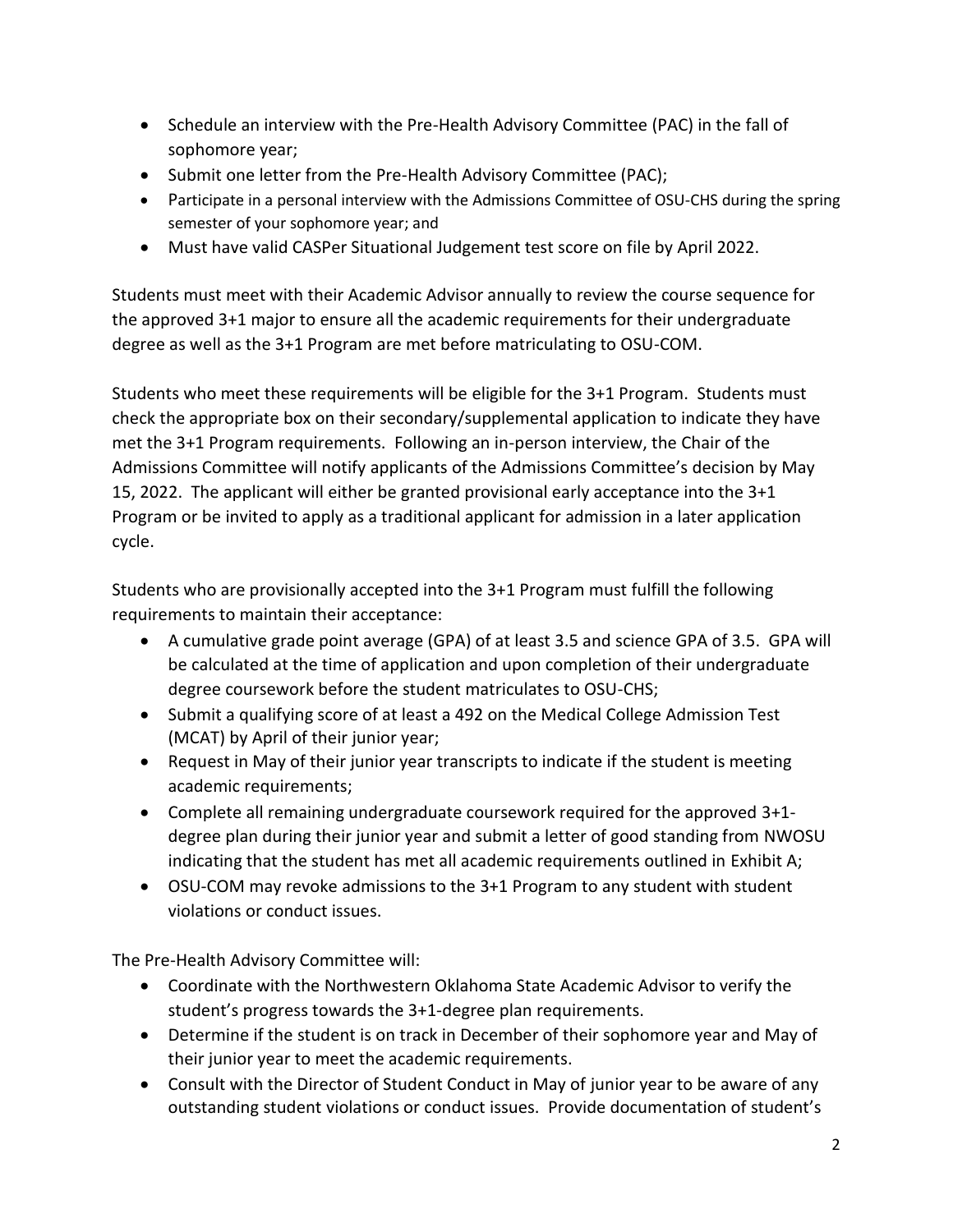academic records and conduct to OSU-CHS by the end of the spring semester of junior year.

After completing the first year of medical school at OSU-CHS and before enrolling in courses for the second year of medical school, 3+1 Program students must:

• Apply for graduation to NWOSU by April 1 to be included in the spring commencement ceremony as a summer graduate. Students will not officially graduate in May until the degree is conferred in the summer but they can participate in commencement.

## *Exhibit A: Academic Requirements*

To qualify for the 3+1 Program, Oklahoma State University – Center for Health Sciences (OSU-CHS) and Northwestern Oklahoma State University agree that applicants must complete the same graduation requirements for a regular BS in Biology degree at NWOSU. The suggested program of study below meets these academic requirements:

| <b>Freshman Year</b> |                                 |                        |                               |  |  |
|----------------------|---------------------------------|------------------------|-------------------------------|--|--|
| <b>Fall Semester</b> |                                 | <b>Spring Semester</b> |                               |  |  |
| <b>UNIV 1011</b>     | <b>Ranger Connection</b>        | <b>CMSC 1103</b>       | Microcomputer                 |  |  |
|                      |                                 |                        | Applications                  |  |  |
| <b>BIOL 1224</b>     | Zoology                         | <b>BIOL 3184</b>       | Human Anatomy                 |  |  |
|                      | (Use as Natural Science         |                        |                               |  |  |
|                      | <b>General Education Hours)</b> |                        |                               |  |  |
| <b>CHEM 1115</b>     | Chemistry I                     | <b>CHEM 1215</b>       | Chemistry II                  |  |  |
| <b>ENGL 1113</b>     | <b>English Composition I</b>    | <b>ENGL 1213</b>       | <b>English Composition II</b> |  |  |
| <b>MATH 1513</b>     | College Algebra                 | <b>MATH 1613</b>       | <b>College Trigonometry</b>   |  |  |
| 16 Hours             |                                 | 18 Hours               |                               |  |  |

| <b>Sophomore Year</b>              |                            |                                    |                             |  |  |
|------------------------------------|----------------------------|------------------------------------|-----------------------------|--|--|
| <b>Fall Semester</b>               |                            | <b>Spring Semester</b>             |                             |  |  |
| <b>CHEM 3114</b>                   | <b>Organic Chemistry I</b> | <b>CHEM 4114</b>                   | <b>Organic Chemistry II</b> |  |  |
| <b>BIOL 3194</b>                   | Human Physiology           | <b>BIOL 3343</b>                   | Genetics                    |  |  |
| <b>PHYS 1114</b>                   | General Physics I (Use as  | <b>PHYS 1214</b>                   | <b>General Physics II</b>   |  |  |
|                                    | Natural Science General    |                                    |                             |  |  |
|                                    | <b>Education Hours)</b>    |                                    |                             |  |  |
| <b>SCOM 1113</b>                   | Speech                     | <b>PSYC 1113</b>                   | <b>General Psychology</b>   |  |  |
| FIN 1113 or LEAD 1013 or POLS 1113 |                            | FIN 1113 or LEAD 1013 or POLS 1113 |                             |  |  |
| 18 Hours                           |                            | 17 Hours                           |                             |  |  |

| <b>Junior Year</b>   |                        |  |  |  |
|----------------------|------------------------|--|--|--|
| <b>Fall Semester</b> | <b>Spring Semester</b> |  |  |  |